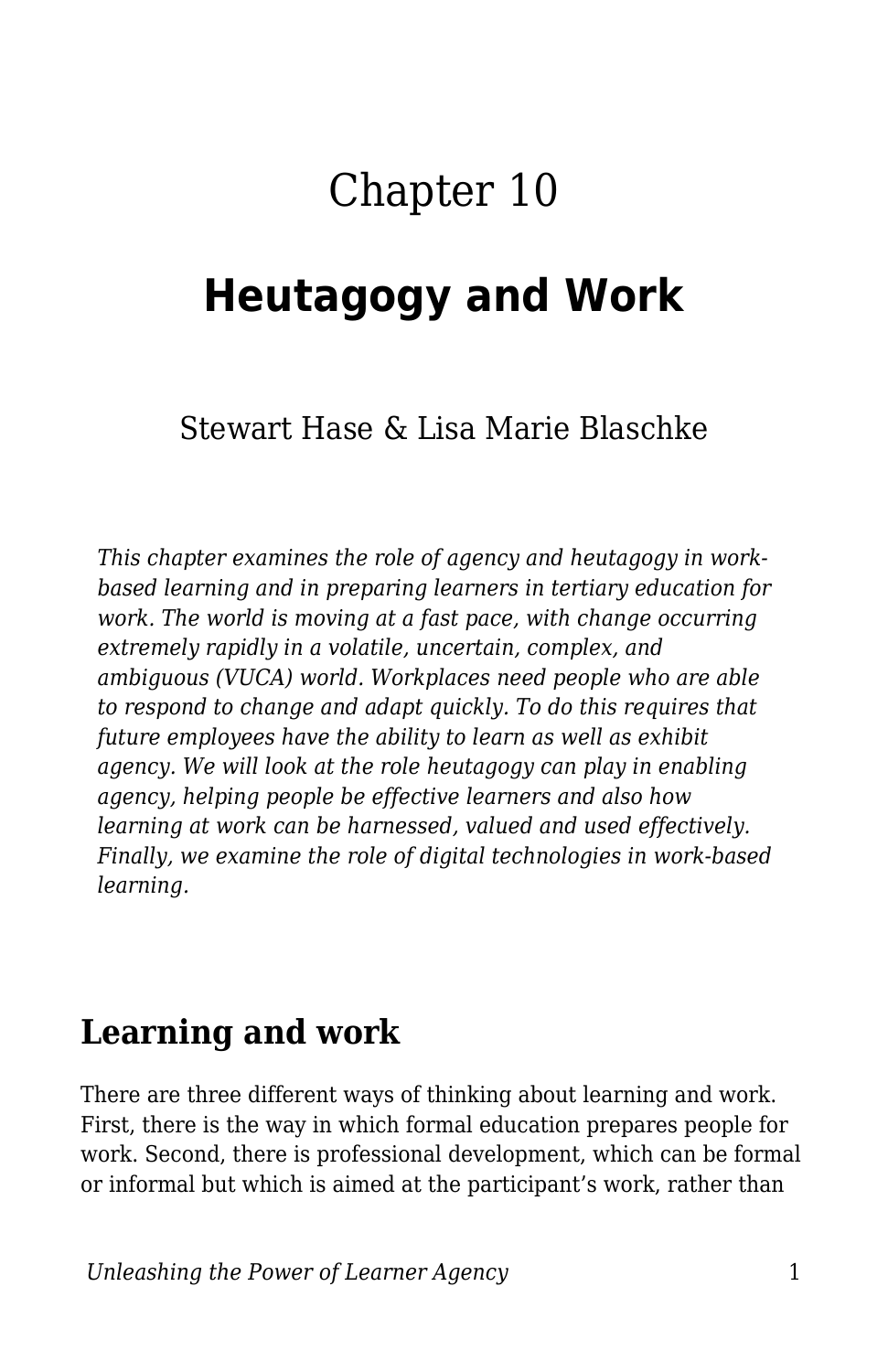personal interest. The third is from the perspective of the learner at work in which the workplace can be seen as a learning laboratory. Every day there are countless opportunities for people to learn. The challenge concerns how the learning is harnessed, what happens to it and how it might be recognised in the same way that formal learning is recognised. In capturing the learning, the learner is able to reflect on the learning, make more sense of it, build on it, and establish a record of competence and capability for future reference.

Today's workplace requires that employees are independent, creative, and innovative, while also able to adapt quickly to complexity and chaos in the organisation. From a heutagogical perspective, organisations need: capable employees able to use their competence in novel, unfamiliar circumstances; people with high levels of selfefficacy; reflective practitioners able to engage in double loop learning; action learners; and employees with the ability to learn. In short, organisations need people who are given and claim agency.

#### **Formal education and preparation for work**

In their Learning Compass for 2030, the OECD (2019) describe the importance of learner (student) agency and co-agency with other stakeholders (e.g., peers, teachers, parents, and communities). They also state the core foundations for students to be able to exercise this agency in preparation for the workforce and their role as citizens of the world. These core foundations include skills (social and emotional, learning to learn), knowledge (disciplinary, interdisciplinary, epistemic, procedural), and attitudes and values.

Learning Compass 2030 goes on to describe how transformative competencies build upon these core foundations. These competencies are: creating new value (e.g., knowledge, ideas, and strategies) through innovative thinking and applying knowledge in unique ways in solving problems; recognising the tensions and conflict that exist in an inter-connected environment and finding practical solutions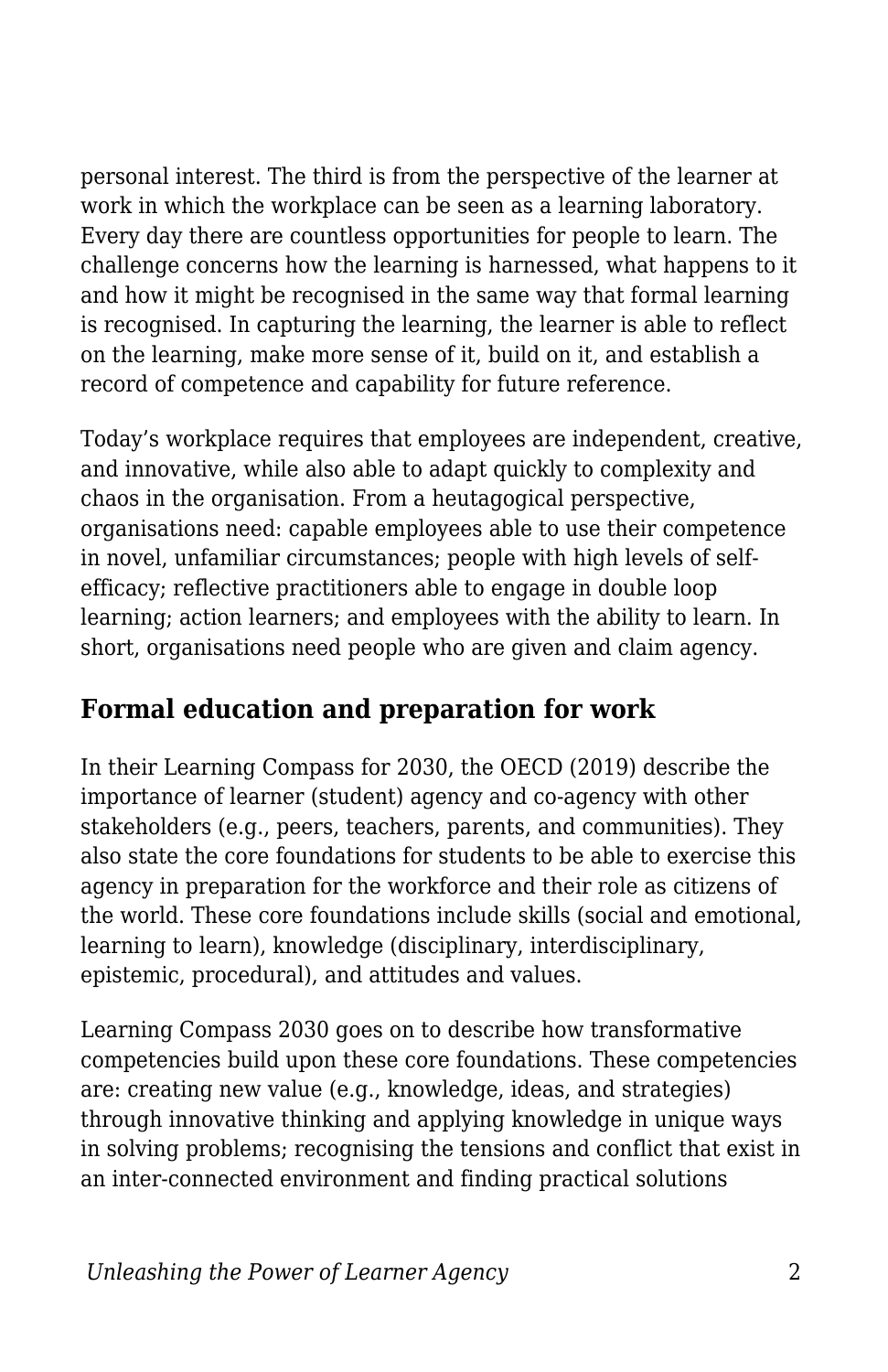through thoughtful exploration and assessment of problems; and being able to take on responsibility through a process of reflection and evaluation of values and goals. The focus of OECD's Learning Compass is not on the content of the curriculum, but rather the learning process.

The need to think beyond the subject curricula is gradually being recognised by higher education institutions. For example, in their research on future skills, Ehlers and Kellermann (2019) identified emerging trends and drivers within higher education that are currently shaping institutional offerings, which include a stronger focus on the future skills required of graduates (e.g., autonomy, selforganisation, and reflection), student design of their own personalised curriculum, and an emphasis on providing lifelong learning offerings.

Given the need for increasing agency in general and learning agency in particular, there is an opportunity for heutagogic principles and techniques to be applied within higher education in preparing students for the workforce (See Chapter 2).

#### **Professional development**

Heutagogy and agency have been applied in a variety of workplace contexts (Barton, 2012; Hexom & Marlaire, 2013; O'Brien et al., in press; Ridden, 2014). In a review of vocational education and training programs in Australia, Willmott and Barry (2002) found that the VET sector is applying self-determined learning in a number of ways:

- increased learner responsibility for learning
- increased choice in learning activities
- workplace problem-based learning activities
- group work
- adult learning behaviours
- reciprocal feedback between teacher and learner.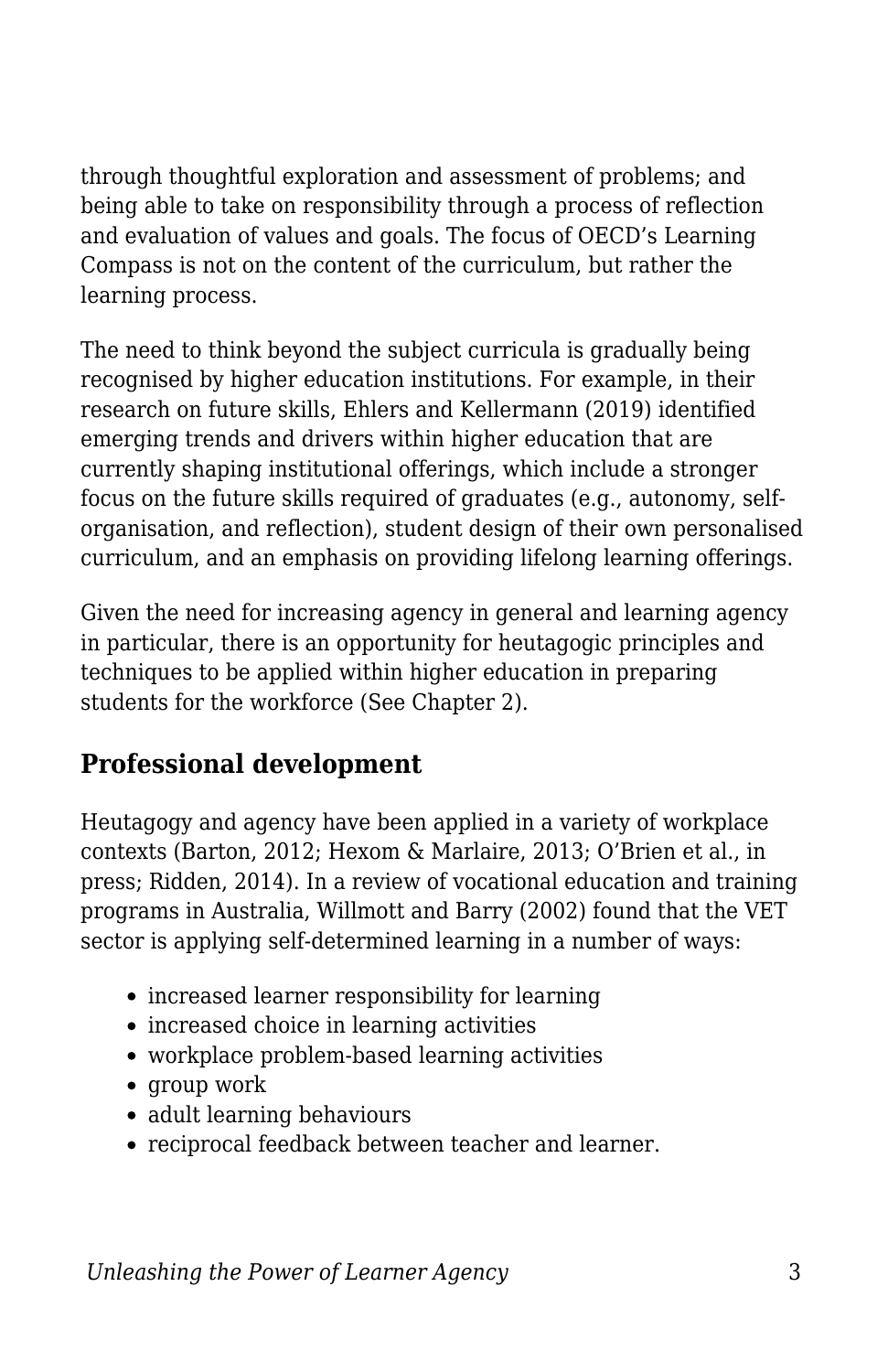Tay and Hase (2004, 2013) were involved in a professional development program for executives in Singapore that also led to obtaining an action research doctoral research degree. These executives were mostly engineers who were well-versed in using quantitative techniques in their practice but not qualitative approaches that were used in change programs in their workplaces using action research. Tay and Hase watched the PAH continuum (see Chapter 2) in action as the learners went from being very supervisor dependent to heutagogical learners in the course of the program. Learner agency rose and dependency diminished as the participants progressed.

Hase (2014) also provides a detailed approach on how to design professional development workshops using heutagogical principles. The workshops are based entirely on the identified problems, issues, concerns, and interests of the participants rather than the interests of the facilitator. Thus, context is king in this process as it is used as the basis for the learning. The role of the 'learning leader' Hase (2014) is to make sure that essential content, techniques and skills find their way into the process without using didactic methods. Learning leaders need to have mastery of their subject and the ability to spontaneously design learning activities that encourage learner agency.

In a study involving professional development with ontology nurses, Cordon (2015) found that using heutagogical approaches raised the confidence of participants in managing their own learning and increased their ability to solve unfamiliar problems. Studying informal learning among HR practitioners, Bailey (2013) found that heutagogic approaches enhanced the capacity for learners to become more independent learners. From a teacher's perspective Jaakola (2015) suggested that they could, in the context of using networked technologies, more easily become facilitators of self-determined learning.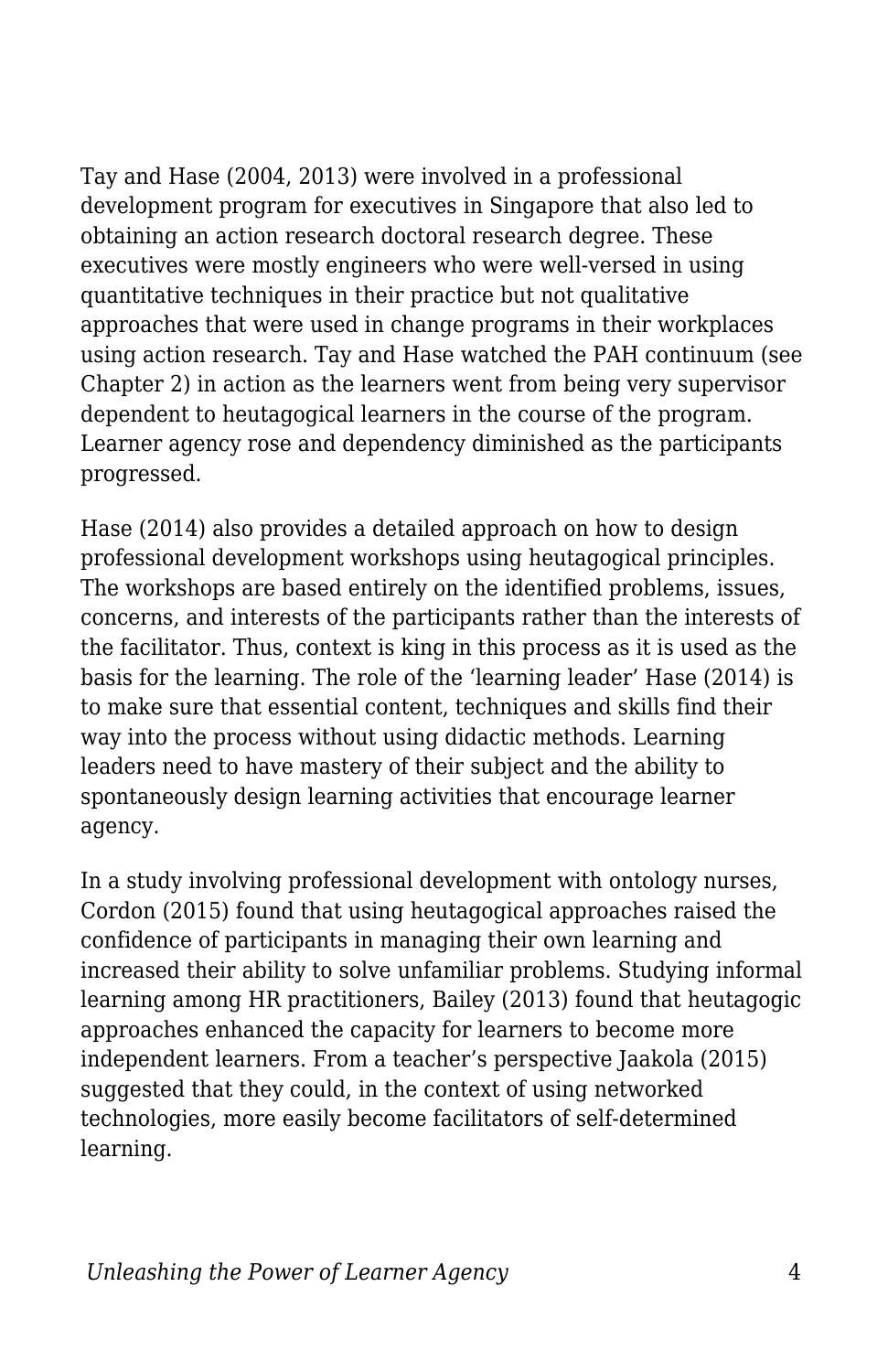#### **Learning at work**

We've already discussed in previous chapters how, when people want to learn a new skill or find something out, they choose how to achieve their goal, without the need for a 'teacher' or a formal course. Learners may choose to do this at some stage, but it is on their own terms. Lombardo and Eichinger (1996) found 70% of workplace learning occurs through experience, with 20% of learning is learned from others and 10% from formal training. Research from Johnson, Blackman and Buick (2018) has further indicated that in order for learning to be repeatable, structures must be established that support learners in codifying and internalising learning.

In short, people design their own learning journeys when motivated to do so – and when given an environment that supports this agency. Learner ability to design their learning has been further aided and abetted by the advent of the Internet and by e-learning and digital technologies that have been a popular area for use of heutagogic methods (these are described below in more detail). Due to the availability of these technologies and the demand for continuous learning, innovation, and creativity, the workplace provides a perfect opportunity to enhance learner agency and in harnessing informal learning. Some examples from the literature include situated learning (Lave and Wenger (1991), work-based learning (Boud & Solomon, 2001), reflective practice (Billett, 2001; Boud & Walker (1998), and informal learning at work (Eraut, 2011).

Having the self-efficacy to take control of personal learning is an important skill in career development (McIlveen, 2010), particularly in contexts in which people cannot rely on teacher-centred approaches to their learning and need to rely more on their own resources. McIlveen called this 'transformative career development learning.'

It is important to remember that the 'teacher' is not redundant or that informal learning has to be a completely random process. Certainly,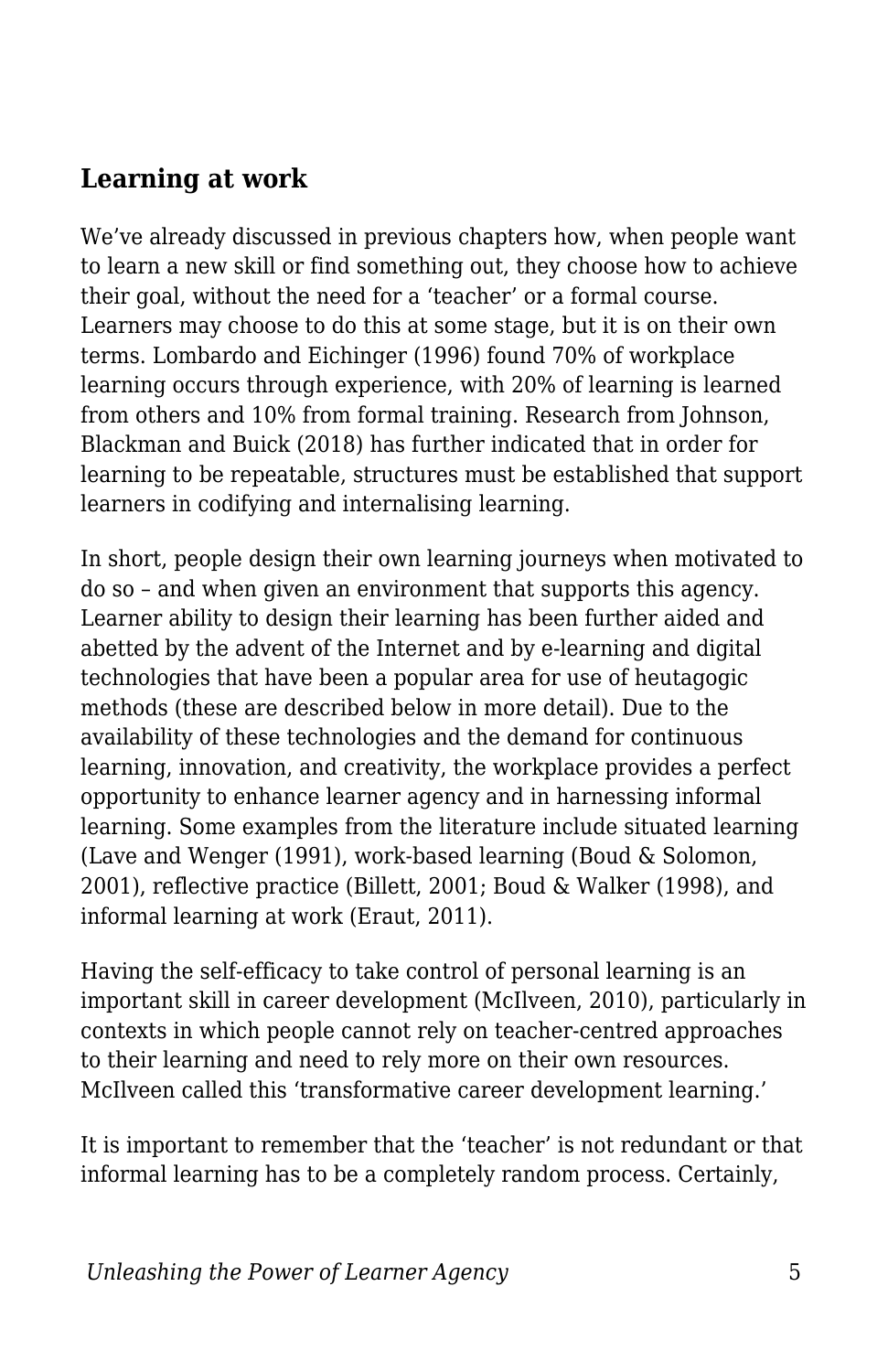someone needs to determine essential content and skills to be learned, with the teacher serving as a mentor or coach to assist in self-scaffolding, as suggested in Vygotsky's notion of 'zones of proximal development (Fani & Ghaemi). While content is important, self-determined learning is more concerned with process, that is, how the learner learns and how the learning is harnessed.

Some practical ways of using heutagogy and harnessing learning could take the form of keeping a learning portfolio or a reflective learning journal or diary, participating in action learning groups that meet on a regular basis, taking part in regular coaching and developing a coaching plan, creating and building communities of practice for learning, sharing information, and networking, and attending weekly learning meetings.

## **Using digital media to transition from formal to informal learning**

Using the PAH continuum (see Chapter 2) can assist in helping learners transition from formal to informal learning from passive, traditional pedagogic learning to active, self-determined, heutagogic learning (Blaschke, 2014a). This movement along the continuum can be achieved by promoting learner agency and incorporating heutagogic design elements, specifically through the use of digital media that support heutagogic learning (Blaschke, 2014b). Scaffolding the learning process can also help learners adopt a heutagogic approach to learning, especially if they are accustomed to traditional classroom instruction.

One approach to helping learners transition to heutagogy is through the implementation of a personal learning environment (PLE), where the students identify and expand their sources and network of learning and knowledge both inside and outside of the classroom. Digital media can be useful in establishing a PLE, which learners use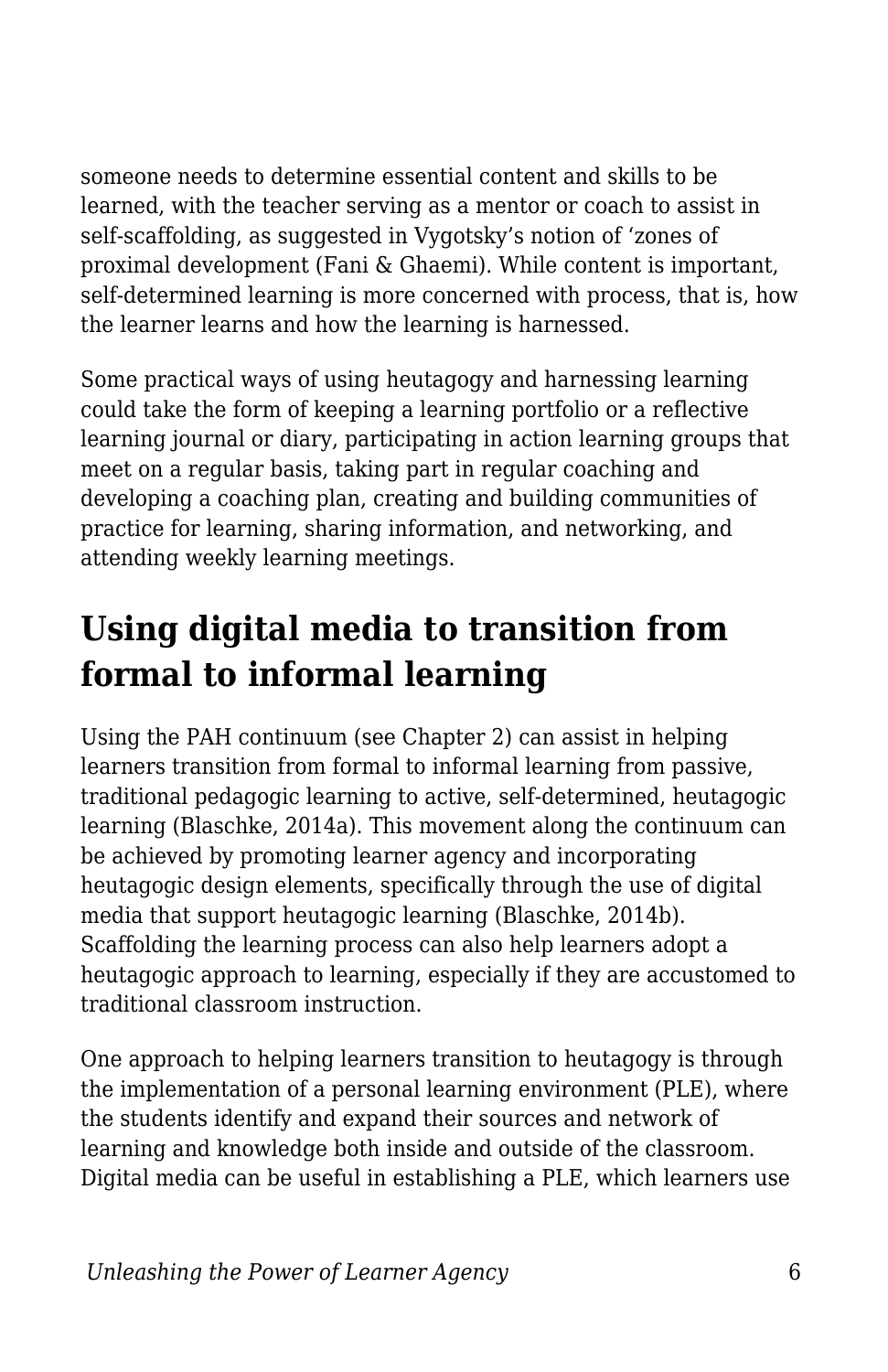to find, create, and share information, as well as to connect with others in the network (Hayworth, 2016; Hicks & Sinkinson, 2015). For example, Twitter, blogs, Google Docs, e-portfolios, and learning journals give students an opportunity to create, share, and reflect on own knowledge and experience. Online communities of practice allow students to connect and collaborate with likeminded scholars, researchers, and practitioners in the field. Within the workforce, these communities of practice can be created using a company intranet or social media networking tools such as Slack ([www.slack.com\)](http://www.slack.com). Wark (2018) found that learners using emergent technologies are able to use self-determined learning to better understand and use the technologies in practice, which was then shown to encourage learners to be more responsible for their own learning and, at the same time. give them satisfaction when use of the technology is relevant to their context.

The literature has explored numerous means of using digital media to nurture and promote self-determined learning (Table 1).

#### Table 1

Digital media that support transitioning from formal to informal learning (Hase and Blaschke 2021).

| <b>Digital Media</b>                                 | <b>Examples from the Literature</b>                                                                                                                                                                                          |
|------------------------------------------------------|------------------------------------------------------------------------------------------------------------------------------------------------------------------------------------------------------------------------------|
| Twitter, blogs, and<br><b>GoogleDocs</b>             | Blaschke (2014b); Chawinga (2017); Junco, Heiberger<br>and Loken (2010)                                                                                                                                                      |
| Mobile devices and online<br>communities of practice | Cochrane et al. (2014); Cochran and Bateman (2010); Cochrane<br>and Narayan (2013, 2014); Gerstein (2014); Narayan and<br>Herrington (2014); Narayan, et al (2017); Narayan, Herrington<br>and Cochrane (2019); Price (2014) |
|                                                      | Personal learning environments Hayworth (2016); Hicks and Sinkinson (2015)                                                                                                                                                   |
| Online portfolios and learning<br>journals           | Blaschke (2014a); Blaschke and Brindley (2011); Blaschke and<br>Marin (2020, in press)                                                                                                                                       |
| Electronic games and<br>augmented reality            | Halupa (2017); Hornsby and Maki (2008)                                                                                                                                                                                       |
| Massive open online courses<br>(MOOCs)               | Agonács and Matos (2017); Anders (2015); Armellini and Padilla<br>Rodriguez (2017); Beaven, Hauck, Comas-Quinn, Lewis, and de<br>los Arcos (2014); Bozkurt and Keefer (2018); Crosslin (2018)                                |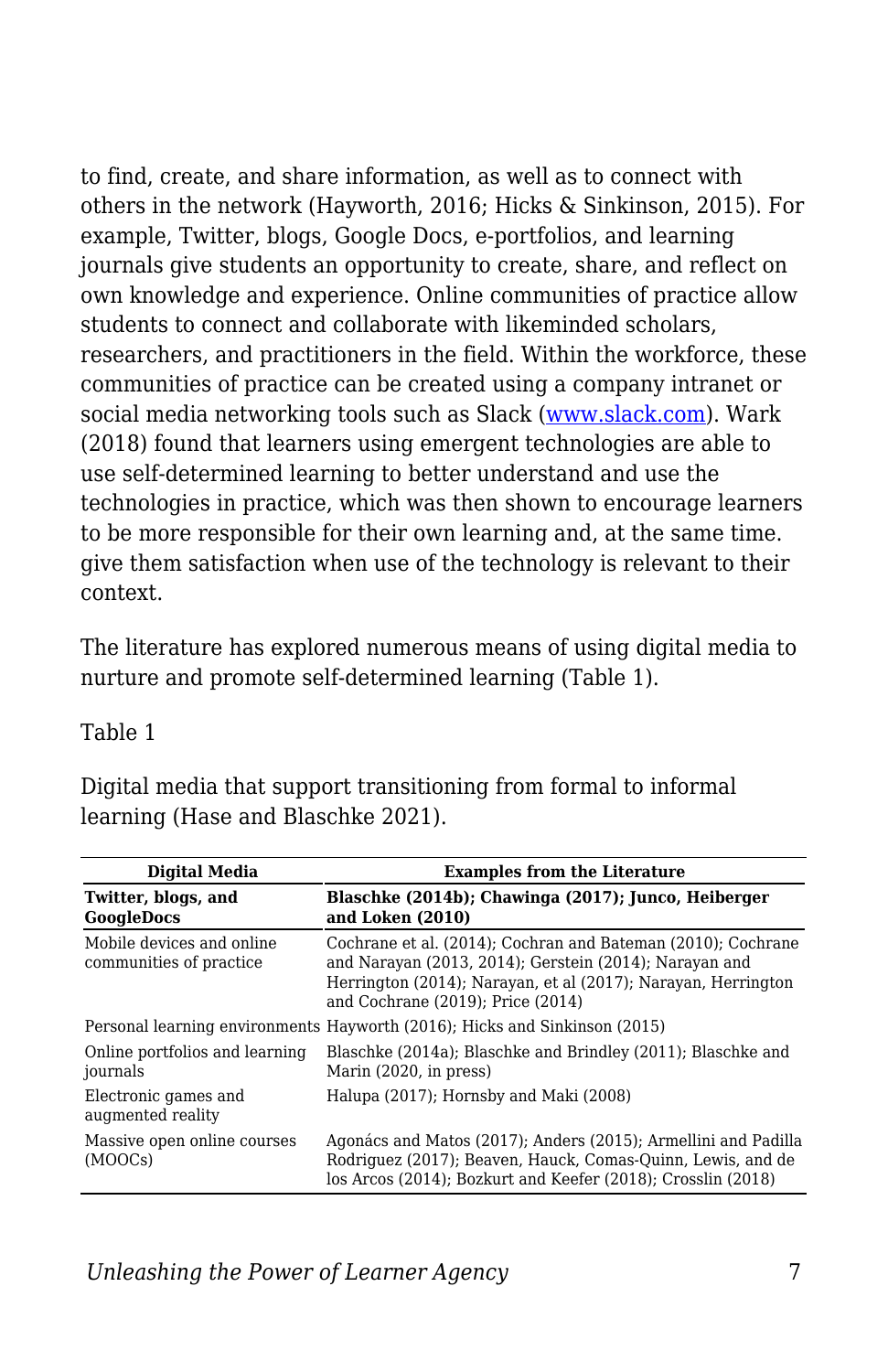## **Conclusion**

An exponential rate of change, and the need to learn quickly and 'just in time' requires a different approach to both informal and informal education. In order to realise this approach, we must make the learner the centre of the learning process and the main agent in his or her own learning, rather than a passive recipient. Internet and digital technologies provide significant learning affordances that promote self-determined learning, thus offering considerable potential for supporting work-based learning and in preparing learners for the workplace. At the same time, the workplace is a petri dish of informal learning opportunities. The question is how to find ways to harness this learning and to take advantage of these learning affordances.

### **References**

- Agonács, N., & Matos, J.F. (2017). Towards a heutagogy-based MOOC design framework. In *Proceedings of EMOOCs 2017: Work in Progress Papers of the Experience and Research Tracks and Position Papers of the Policy Track*, 47–52.
- Anders, A. (2015). Theories and applications of massive online open courses (MOOCs): The case for hybrid design. *International Review of Research in Open and Distributed Learning*, *16*(6), 39-61.
- Armellini, A., & Padilla Rodriguez, B.C. (2017). Developing selfefficacy through a massive open online course on study skills. *Open Praxis, 9*(3), 335-343. doi: https://doi.org/10.5944/openpraxis.9.3.659.
- Bailey, M. (2013). Developmentalism from here to there is heutagogy the way there for HR? Doctoral thesis. [https://edtechbooks.org/-pCx](http://hdl.handle.net/1893/17260).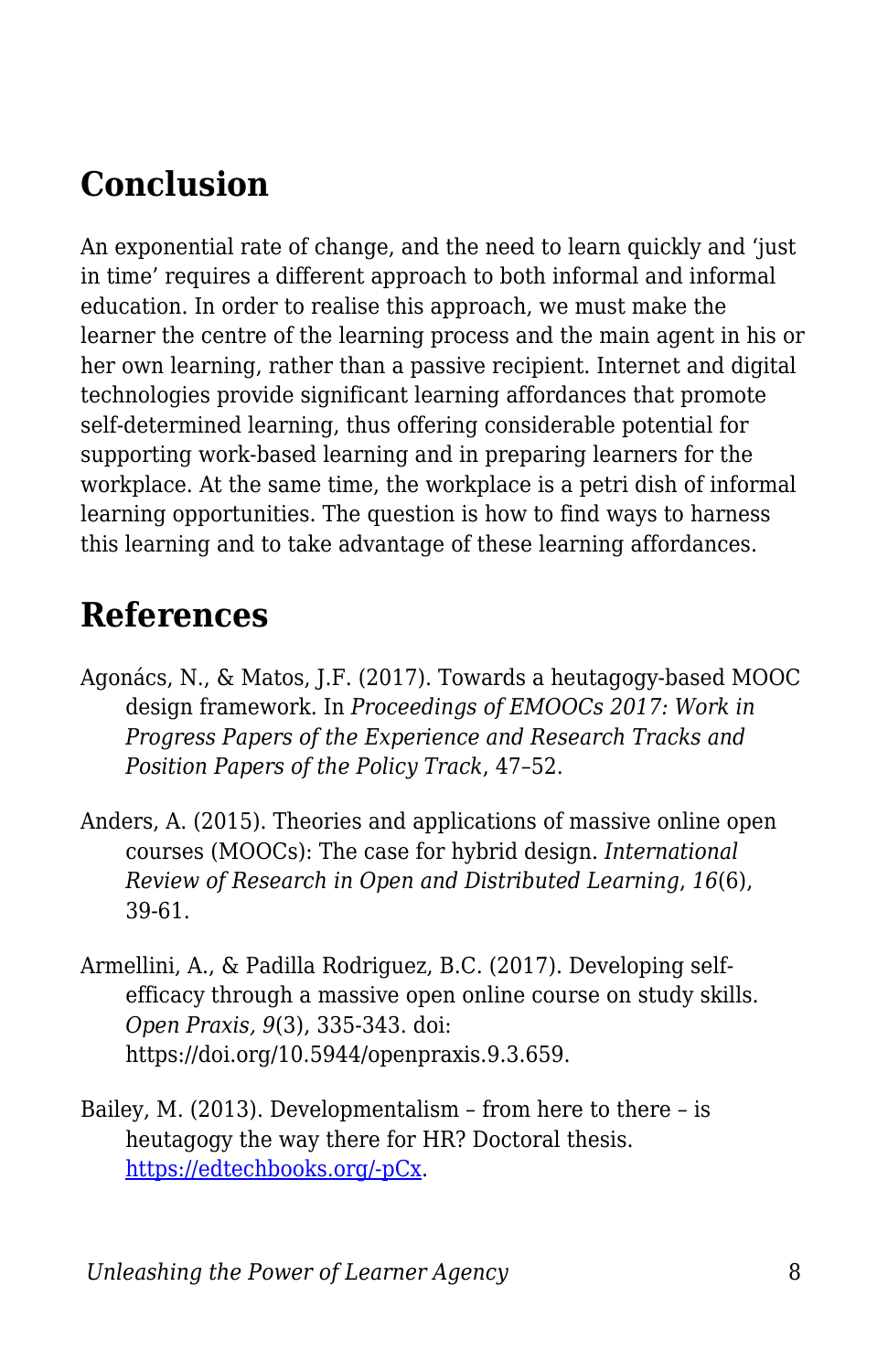- Barton, M. (2012). *Developing core competencies of sme managers using heutagogy principles* in SMEs' Management in the 21st Century. Czestochowa University of Technology, Faculty of Management, Publishing Section, Czestochowa, 230-244.
- Beaven, T., Hauck, M., Comas-Quinn, A., Lewis, T., & de los Arcos, B. (2014). MOOCs: Striking the right balance between facilitation and self-determination. *MERLOT Journal of Online Learning and* Teaching, 10(1). Retrieved 8<sup>th</sup> December, 2019 from [https://edtechbooks.org/-Iai](http://jolt.merlot.org/vol10no1/beaven_0314.pdf).
- Billett, S. (2001). Learning through work: Workplace affordances and individual engagement. *Journal of Workplace Learning, 13*, 209-214.
- Blaschke, L.M. (2014a). Moving forward in the PAH continuum: Maximizing the power of the social web. In L.M. Blaschke, C. Kenyon, & S. Hase (Eds.), *Experiences in self-determined learning*, 49-62. Amazon.com. [https://edtechbooks.org/-Kzdo](https://uol.de/coer/announcements/free-oer-now-available-experiences-in-self-determined-learning/)
- Blaschke, L. M. (2014b). Using social media to engage and develop the online learner in self-determined learning. *Research in Learning Technology*, *22*.
- Blaschke, L., & Brindley, J. (2011). Establishing a foundation for reflective practice: A case study of learning journal use. *European Journal of Open, Distance, and E-Learning.* Available from: [https://edtechbooks.org/-uRm](https://old.eurodl.org/materials/special/2011/Blaschke_Brindley.pdf)
- Blaschke, L. M., & Marín, V. I. (2020). Applications of heutagogy in the educational use of e-portfolios. *Revista de Educación a Distancia RED*. Available from: [https://edtechbooks.org/-TbP](https://revistas.um.es/red/article/view/407831/290621)
- Boud, D., & Solomon, N. (Eds.). (2001). *Work-based learning: A new higher education?* Philadelphia. Open University Press.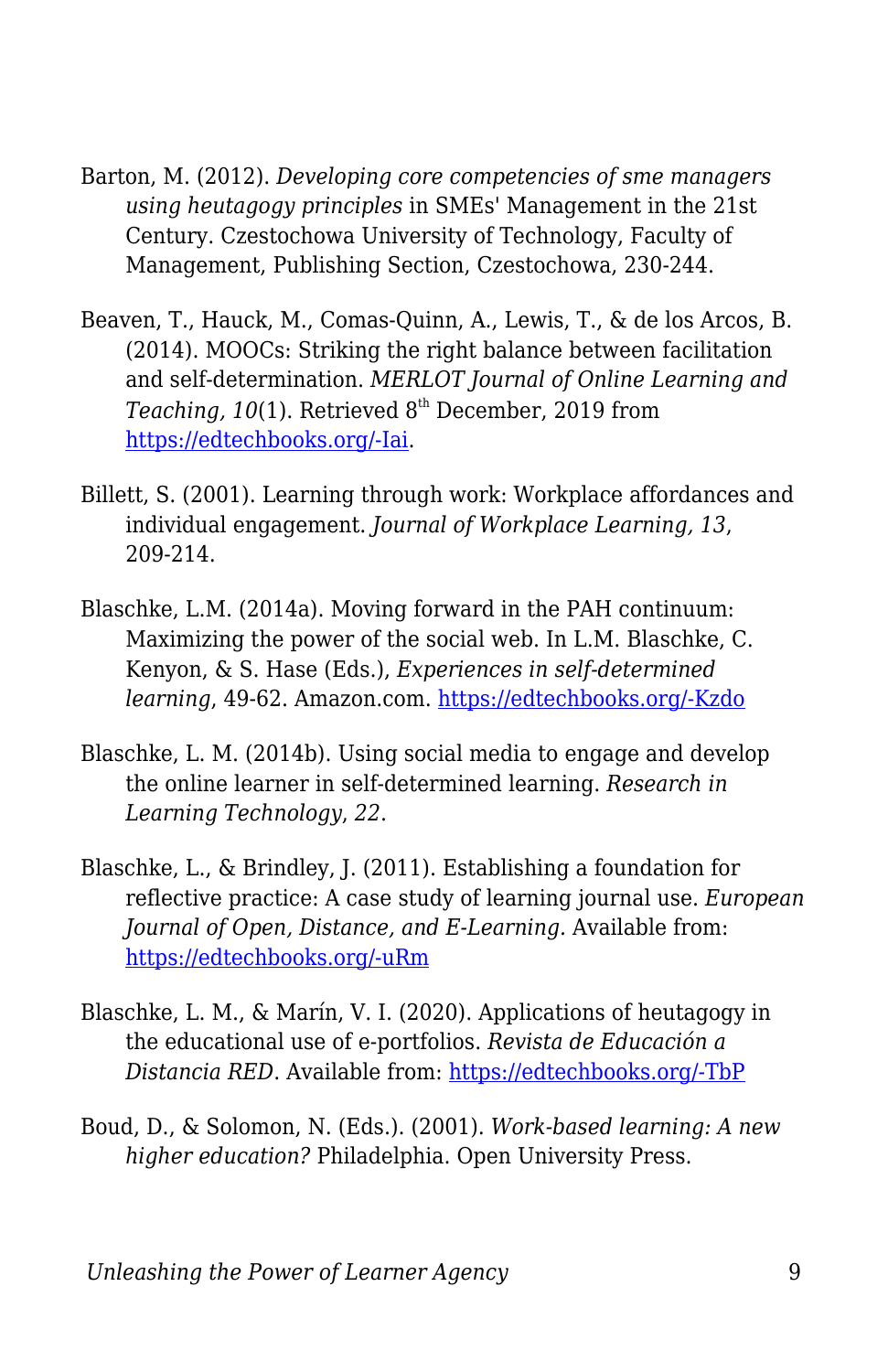- Boud, D., & Walker, D. (1998). Promoting reflection in professional courses: The challenge of context. *Studies in Higher Education, 23*(2), 191-206.
- Bozkurt, A., & Keefer, J. (2018). Participatory learning culture and community formation in connectivist MOOCs. *Interactive Learning Environments, 26*(6), 776-788.
- Chawinga, W. D. (2017). Taking social media to a university classroom: Teaching and learning using Twitter and blogs. *International Journal of Educational Technology in Higher Education, 14*(3). doi: [https://edtechbooks.org/-pAYX.](https://doi.org/10.1186/s41239-017-0041-6)
- Cochrane, T., Antonczak, L., Guinibert, M., & Mulrennan, D. (2014). Developing a mobile social media framework for creative pedagogies. *10th International Conference on Mobile Learning*, Madrid, Spain. Retrieved from [https://edtechbooks.org/-tZj](https://files.eric.ed.gov/fulltext/ED557241.pdf).
- Cochrane, T., & Bateman, R. (2010). Smartphones give you wings: Pedagogical affordances of mobile Web 2.0. *Australasian Journal of Educational Technology,* 26(1), 1-14.
- Cochrane, T., & Narayan, V. (2013). Redesigning professional development: Reconceptualising teaching using social learning technologies. *Research in Learning Technology*, *21*.
- Cochrane, T., & Narayan, V. (2014). Cultivating creative approaches to learning. In L. M Blaschke, C. Kenyon & S. Hase (Eds.), *Experiences in self-determined learning*, 33-48. USA: Amazon.com. [https://edtechbooks.org/-Kzdo](https://uol.de/coer/announcements/free-oer-now-available-experiences-in-self-determined-learning/)
- Cordon, C. P. (2015). *Heutagogy in oncology nursing: The experience of nurses and the factors that facilitate and hinder selfdetermined learning in nursing*. Doctoral dissertation, Fielding Graduate University.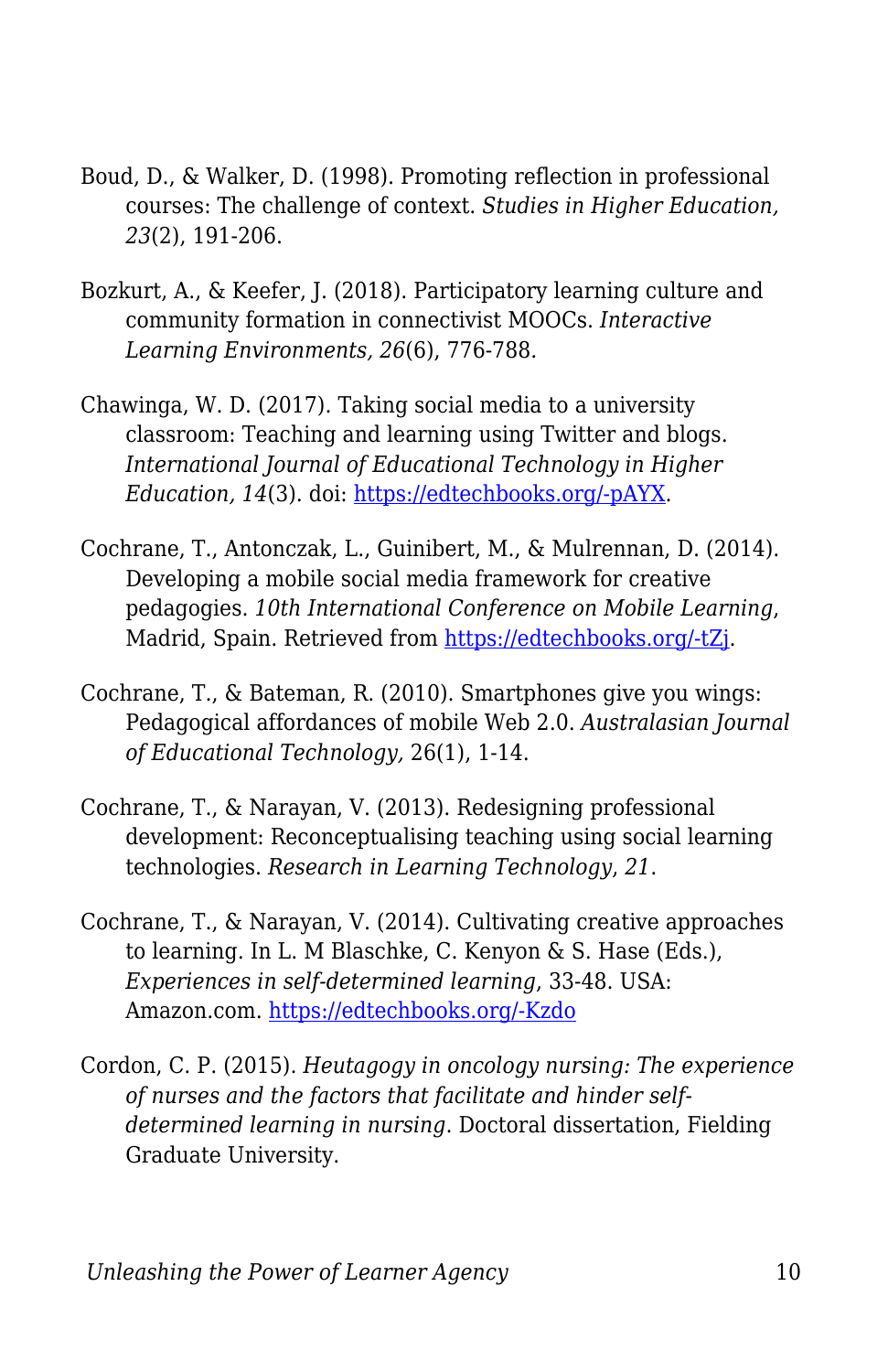- Crosslin, M. (2018). Exploring self-regulated learning choices in a customizable learning pathway MOOC. *Australasian Journal of Educational Technology, 34*(1), 131-144.
- Ehlers, U-D., & Kellermann, S.A. (2019). *Future skills: The future of learning and higher education.* Results of the International Future Skills Delphi Survey. Karlsruhe, Germany: Baden-Wurttemberg Cooperative State University. Retrieved<https://bit.ly/2WogLKv>
- Eraut, M. (2011). Informal learning in the workplace: Evidence on the real value of work based learning (WBL). *Development and Learning in Organizations: An International Journal*, *25*(5), 8–12.
- Fani, T. & Ghaemi, F. (2011). Implications of Vygotsky's Zone of Proximal Development (ZPD) in teacher education: ZPTD and selfscaffolding. *Procedia - Social and Behavioral Sciences*, *29*, 1549-1554.
- Gerstein, J. (2014). Moving from education 1.0 through education 2.0 towards education 3.0. In L. M Blaschke, C. Kenyon, & S. Hase (Eds.), *Experiences in self-determined learning*, 83-98. USA: Amazon.com. [https://edtechbooks.org/-Kzdo](https://uol.de/coer/announcements/free-oer-now-available-experiences-in-self-determined-learning/)
- Hase, S. (2014). Skills for the learner and learning leader in the  $21<sup>st</sup>$ century. In L. M Blaschke, C. Kenyon, & S. Hase (Eds.), *Experiences in self-determined learning*, 99-110. Amazon.com. [https://edtechbooks.org/-Kzdo](https://uol.de/coer/announcements/free-oer-now-available-experiences-in-self-determined-learning/)
- Hase, S., & Blaschke, L.M. (2021, in press). Heutagogy, work, and lifelong learning. In L. Cairns and M. Malloch (Eds.), *Handbook of learning and work*. SAGE.
- Halupa, C. (2017). Reaching 'creating' in Bloom's taxonomy: The merging of heutagogy and technology in online learning. In C. Zhou (Ed.), *Handbook of research on creative problem-solving skill development in higher education,* 429-449. IGI Global.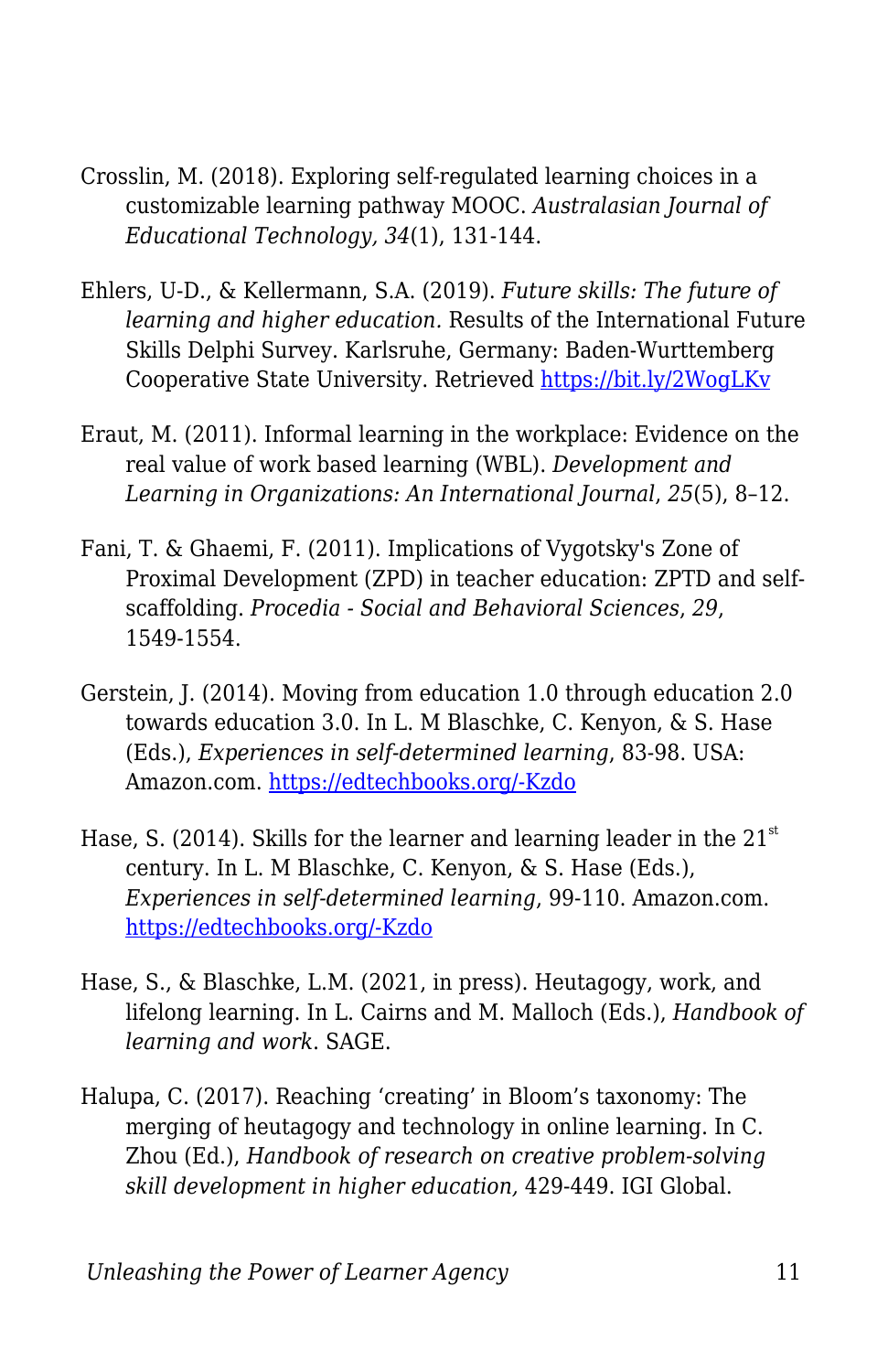- Hayworth, R. (2016). Personal learning environments: A solution for self-directed learners. *TechTrends, 60*(4), 359-364. doi: https://doi.org/10.1007/s11528-016-0074-z.
- Hexom, D., & Marlaire, C. (2013). Does heutagogy equate to iLearning for faculty in higher education?. *Proceedings of the International Conference on Infocomm Technologies in Competitive Strategies (ICT). Proceedings*, Global Science and Technology Forum, 148.
- Hicks, A., & Sinkinson, C. (2015). Critical connections: Personal learning environments and information literacy. *Research in Learning Technology, 23*. doi: [https://edtechbooks.org/-fBsD.](http://dx.doi.org/10.3402/rlt.v23.21193)
- Hornsby, K.L., & Maki, W.M. (2008). The virtual philosopher: Designing Socratic method learning objects for online philosophy courses. *Journal of Online Learning and Teaching, 4*(3). http://jolt.merlot.org/vol4no3/hornsby\_0908.htm.
- Jaakkola, M. (2015). Teacher heutagogy in the network society: A framework for critical reflection. *Critical Learning in Digital Networks,* 163-178. Springer International Publishing.
- Johnson, S. J., Blackman, D. A., & Buick, F. (2018). The 70:20:10 framework and the transfer of learning. *Human Resource Development Quarterly*. Advance online publication.
- Junco, R., Heiberger, G., & Loken, E. (2010). The effect of Twitter on college student engagement and grades. *Journal of Computer Assisted Learning*. doi: 10.1111/j.1365- 2729.2010.00387.x.
- Lave, J. & Wenger, E. (1991). *Situated learning. Legitimate peripheral participation*. University of Cambridge Press.
- Lombardo, M. M., Eichinger, R. W. (1996). *The Career Architect Development Planner* (1st ed.). Minneapolis: Lominger.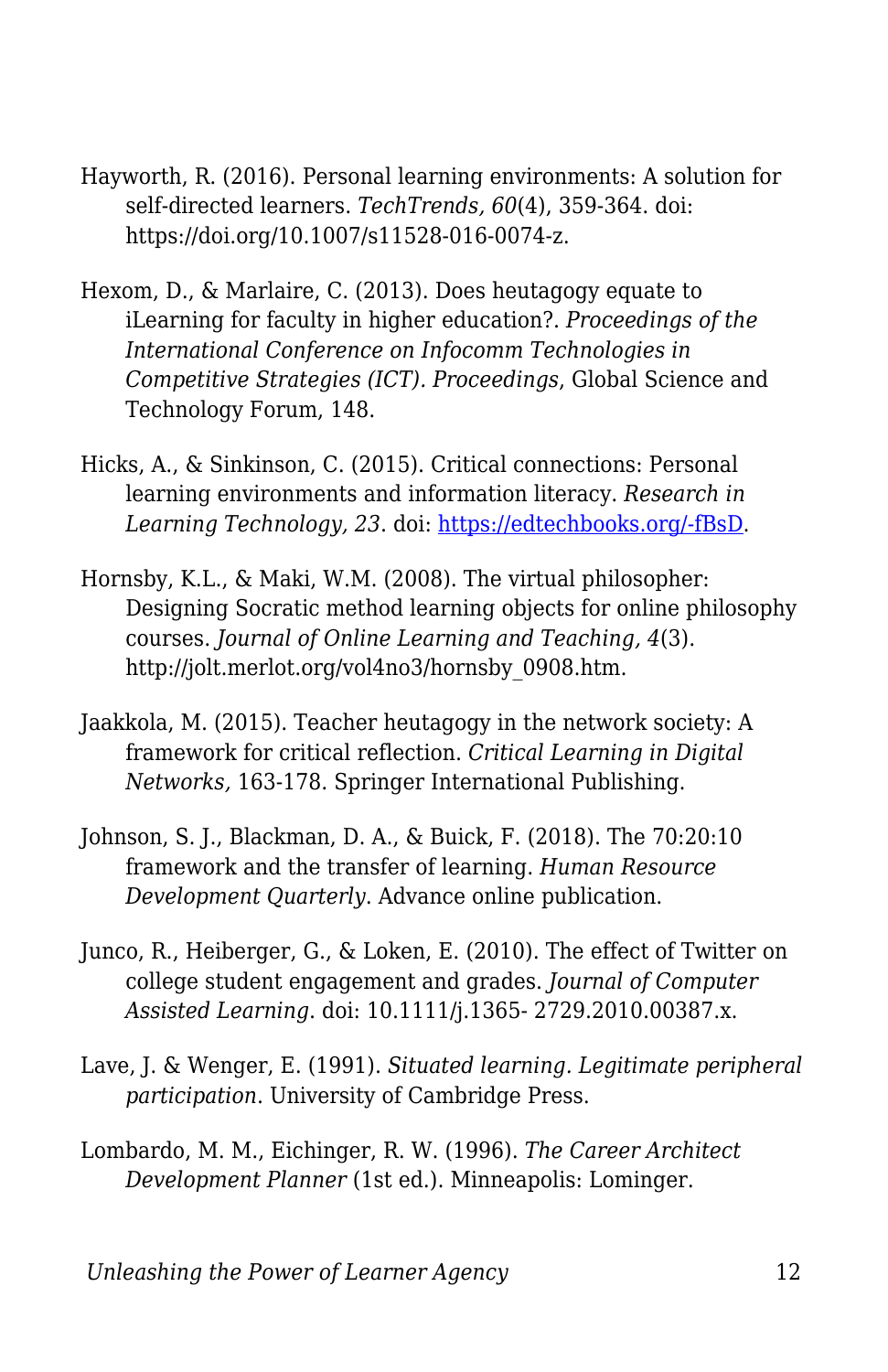- McIlveen, P. (2010). A research agenda for career development learning in higher education. Keynote paper presented at the annual conference of the National Association of Graduate Careers Advisory Services, 28 November – 1 December, Adelaide.
- Narayan, V., & Herrington, J. (2014). Towards a theoretical mobile heutagogy framework. *Proceedings asciilite 2014*. Dunedin, New Zealand (pp. 150-160). Retrieved from [https://edtechbooks.org/-fsd](http://ascilite.org/conferences/dunedin2014/files/fullpapers/138-Narayan.pdf).
- Narayan, V., Herrington, J. & Cochrane, T. (2019). Design principles for heutagogical learning: Implementing student-determined learning with mobile and social media tools. *Australasian Journal of Educational Technology, 35*(3), 86-101.
- Narayan, V., Narayan, V., Herrington, J., Teras, H., & Cochrane, T. (2017). *The mobilised learner: Heutagogy and mobile social media*. [https://edtechbooks.org/-BuEr](http://researchrepository.murdoch.edu.au/id/eprint/36991/)
- O'Brien, E., Hamburg, I., & Southern, M. (in press). Using technology oriented problem based learning to support global workplace learning.
- OECD. (2019). *The OECD Learning Compass 2030*. Paris: OECD. http://www.oecd.org/education/2030-project/
- Price, D. (2014). Heutagogy and social communities of practice: Will self-determined learning re-write the script for educators? In L. M Blaschke, C. Kenyon & S. Hase (Eds.) *Experiences in selfdetermined learning*, 111-118. USA: Amazon.com. [https://edtechbooks.org/-Kzdo](https://uol.de/coer/announcements/free-oer-now-available-experiences-in-self-determined-learning/)
- Ridden, J. (2014). Professional performance appraisal: From ticking the boxes to heutagogy. In L. M Blaschke, C. Kenyon & S. Hase (Eds.) *Experiences in self-determined learning*, 119-126. Amazon.com. [https://edtechbooks.org/-Kzdo](https://uol.de/coer/announcements/free-oer-now-available-experiences-in-self-determined-learning/)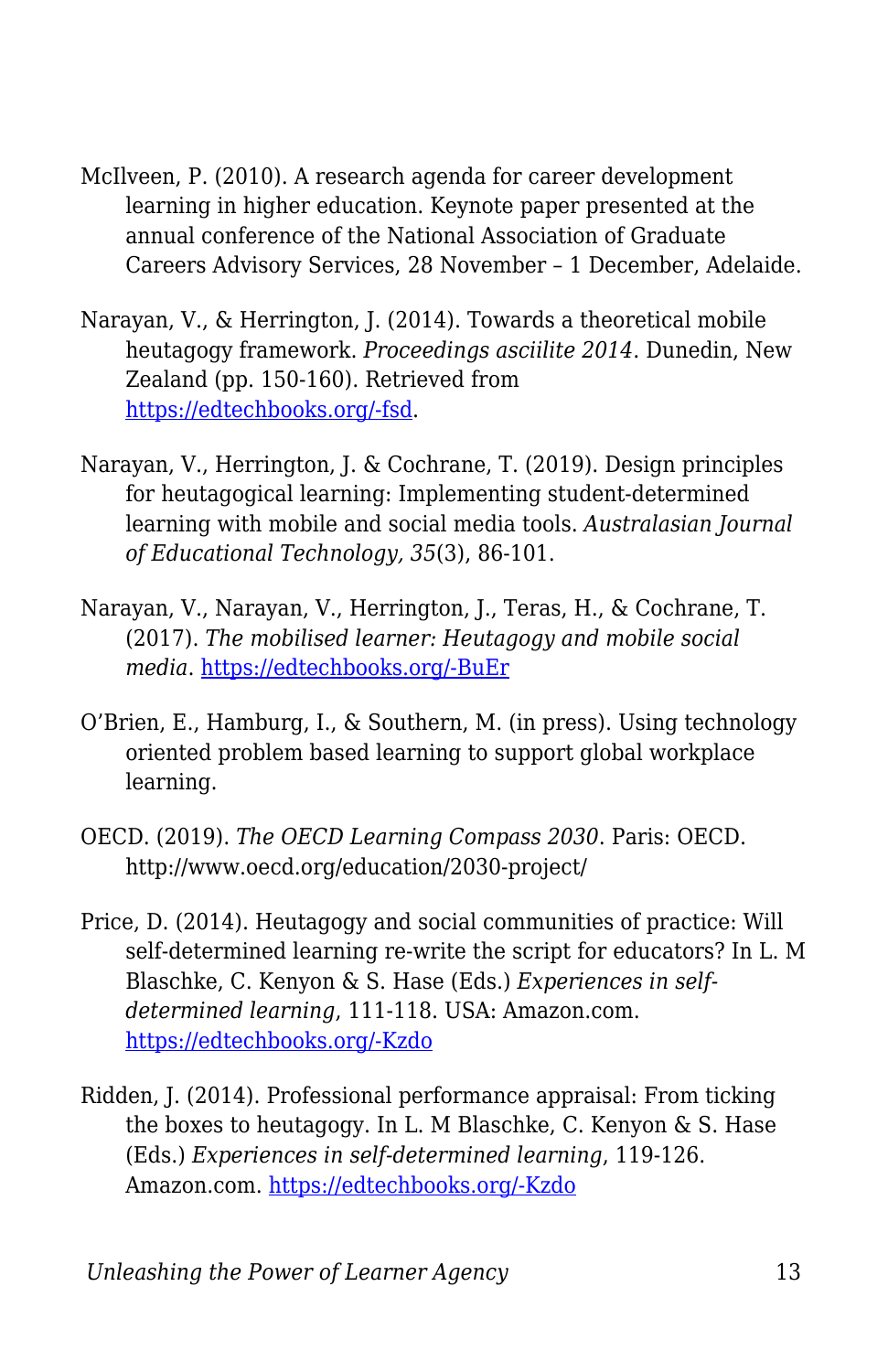- Tay, B. H., & Hase, S. (2004). The role of action research in workplace PhDs. *Research in Action Learning and Action Research Journal (ALAR)*, *9*(1), 81-92.
- Tay B.H., & Hase, S. (2013). Transitioning from pedagogy to heutagogy. In S. Hase & C. Kenyon (Eds.), *Self-determined learning: Heutagogy in action*. Bloomsbury.
- Wark, N. (2018). *Shifting paradigms: A critical pragmatic evaluation of key factors affecting learner-empowered emergent technology integration*. Dissertation. Athabasca University. Available from: [https://edtechbooks.org/-kgj](https://dt.athabascau.ca/jspui/bitstream/10791/274/4/NorineWarkFinal.pdf).
- Willmott, G., & Barry, C. (2002). How does learning best occur in VET? What is some of the emerging thinking about VET pedagogy? *Paper presented for NSW TAFE Commission Directors Strategic Directions Workshop*, Sydney, November 8, 2002.